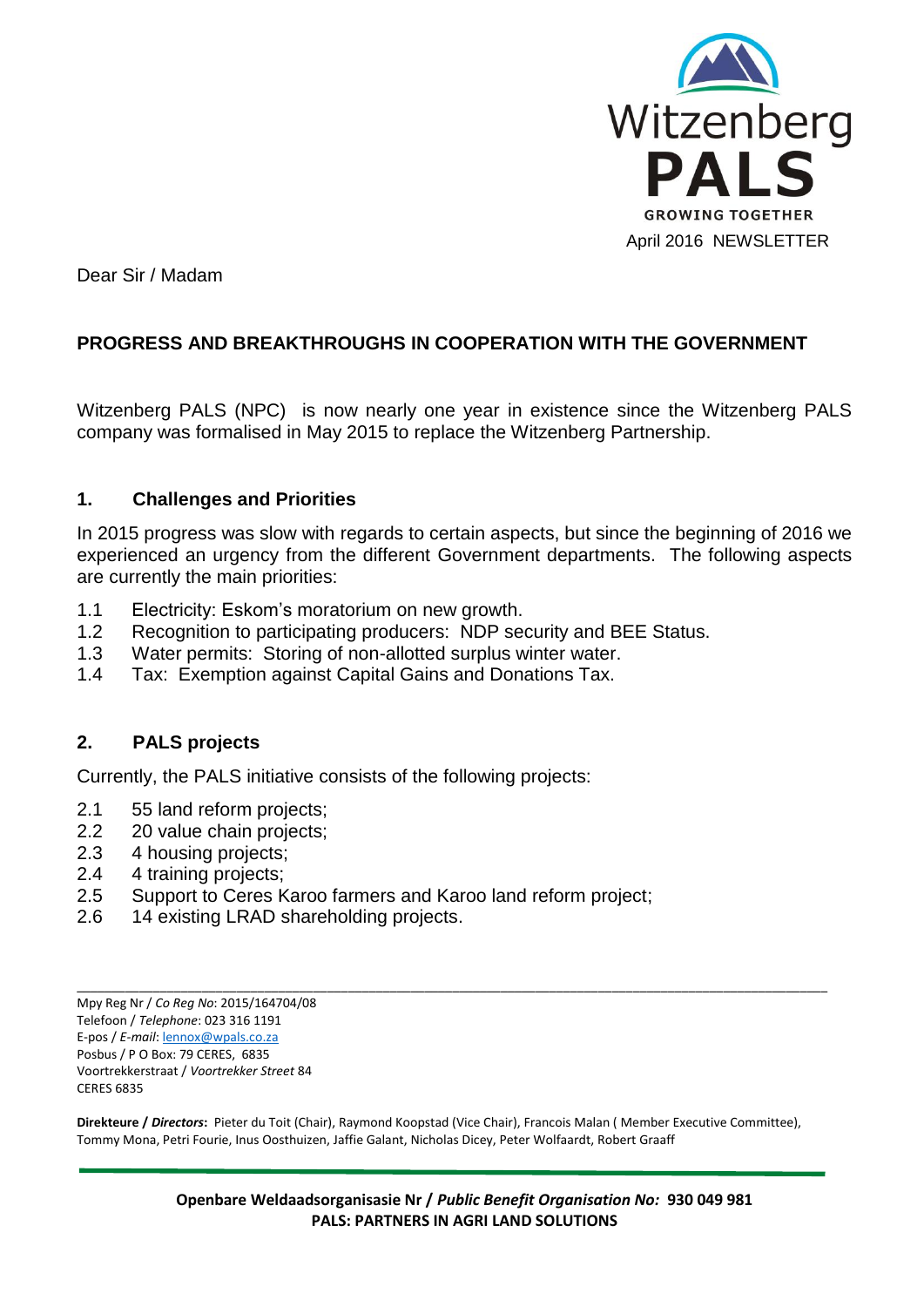We were advised by the Department of Agriculture to "lock" the abovementioned projects and project list on 30 April 2016. The reason for this is that the different Government departments can then focus on expediting the implementation of this list. Detailed information and maps are compiled for each project. Projects that are received after 30 April 2016 will then have to wait for implementation in a next phase.

It is extremely important that you urgently contact the PALS centre if you have not received your membership certificate and/or you did not receive confirmation that your project is registered as part of the existing list of projects. You can still submit projects until the end of April 2016 and you are also welcome to contact the centre for opportunities that assist black farmers and businesses. We will also send a personal e-mail to all registered PALS members to confirm the status of implementation of their project and specific aspects thereof such as the updated project map and land classification.

# **3. Electricity and Eskom**

We previously reported to you regarding Eskom's bottleneck which prevents new electricity applications and the devastating effect this can have on economic growth in our area. This aspect is of extreme importance to all farmers and businesses in our area and will prevent any economic growth if it is not resolved.

Several suggestions are currently being discussed with Eskom and the Government in order to solve this problem. The joint task team of Witzenberg PALS and Agri Witzenberg has requested a meeting with Eskom's Chief Executive Officer, Mr Brian Molefe. We will also request the relevant members of cabinet via Witzenberg PALS to assist us with this challenge. We will report to you regarding this matter as soon as we receive their feedback.

## **4. Recognition of Participating Producers**

This aspect was discussed with the Government's PALS committee and we are also sending our proposals and communications to the Ministers of Rural Development and Land Reform, Minister of Agriculture and Fisheries and Minister of Water Affairs and Sanitation. Our suggestion is that this matter can be expedited with a decision at cabinet level. We requested that the Government makes a decision as provided for in the National Development Plan, namely that participating producers receive recognition in return for their involvement to make PALS projects successful. BEE status is currently the most important issue. In terms of the new BEE score sheet, all farming businesses end up with a BEE score of lower than their previous level and will drop several levels. Our suggestion is that the implementation of PALS projects and the continuous compliance with certain conditions which will be frequently monitored by the PALS centre, should ensure a Level 4 BEE status for participating producers.

The possibility of granting participating producers security of their water rights on other land, is also a proposal which we are currently busy refining. The uncompleted process of land claims in the rest of the country will probably prevent recognition in terms of the NDP's other proposal, namely security of other land. Our request is, therefore, confirmation of participating producers' current water rights and security of these rights for an agreed period.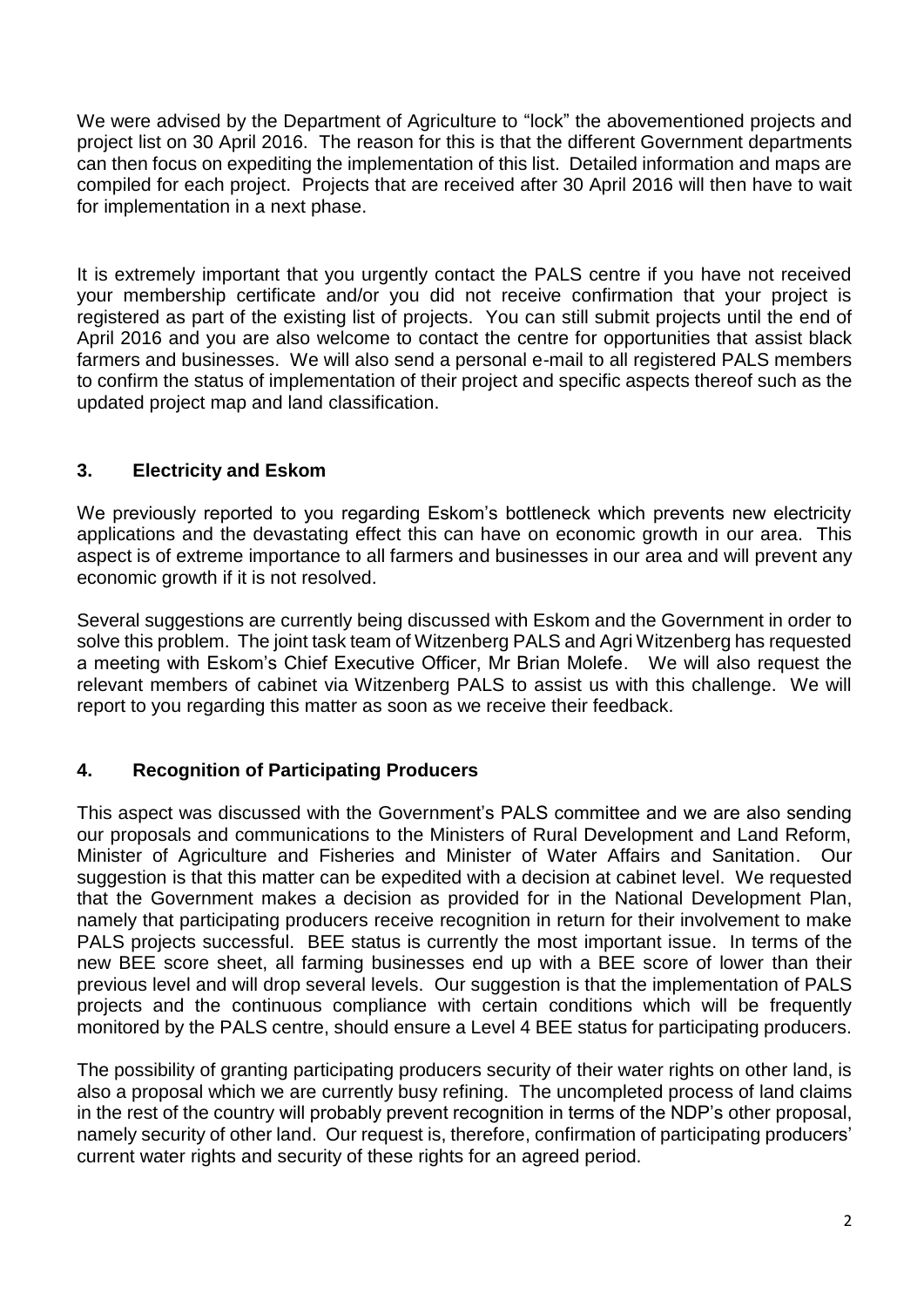# **5. Water**

In 2015 we were delayed with the implementation of many projects as a result of this aspect. We believe that we have now made the necessary breakthrough. After studying certain documents and a meeting with the Head of the Western Cape's Department of Water and Sanitation, it was confirmed that the storing of non-allotted surplus winter water is also in line with the department's own reports and investigations. The principle that surplus winter water is available for storing in Witzenberg was confirmed by Mr Rashid Khan in a meeting on 7 March 2016. The enlargement of dams and storing of surplus winter water is also a good strategy against global warming.

All projects that need approval in terms of the Water Act must, therefore, finalise their applications and submit it to the PALS centre. We will then forward it directly to the National Deputy Director General of Water Affairs and Sanitation. The Deputy Director General, Mr Anil Singh, has made the effort to attend our previous meeting of PALS directors to confirm that they will expedite water applications for PALS projects.

# **6. Tax**

The transfer of farms by PALS producers to new PALS companies can in some instances have negative Capital Gains Tax or Donations Tax consequences. We have in this regard communicated with the Chief Legal Advisor of SARS who confirmed that a legislative amendment is envisaged in this regard. Section 56 of the Income Tax Act already contains a similar provision. The good news is that the Minister of Finance in Annexure C of his Budget speech confirmed that the necessary legislative amendment is envisaged for land reform initiatives in line with the National Development Plan.

## **7. General**

## 7.1 Training

The further training of certain project beneficiaries as nominated by existing projects, has already commenced. The training is coordinated by the PALS office and Koue Bokkeveld Training Centre. We thank all producers who afforded their employees with the opportunity to receive this training during normal working hours.

## 7.2 Liaising

The project team liaise on daily a basis with private institutions and Government departments. We experience tremendous interest in the PALS initiative and the progress with the initiative from the business sector, academic world and even foreigh companies. Several methods of financing PALS projects are currently being investigated. Economic advisors of private institutions and Master's degree students are doing research and writing reports on the PALS initiative.

Positive engagements with the Department of Rural Development and Land Reform and their Director General, Mr Mdu Shabane, and his officials occur on a continous basis. The head of Department of Agriculture: Western Cape, Miss Joyene Isaacs, and a team from her department visited us on two occasions to discuss practical applications and to assist us with advice and information. We are excited about the urgency we experience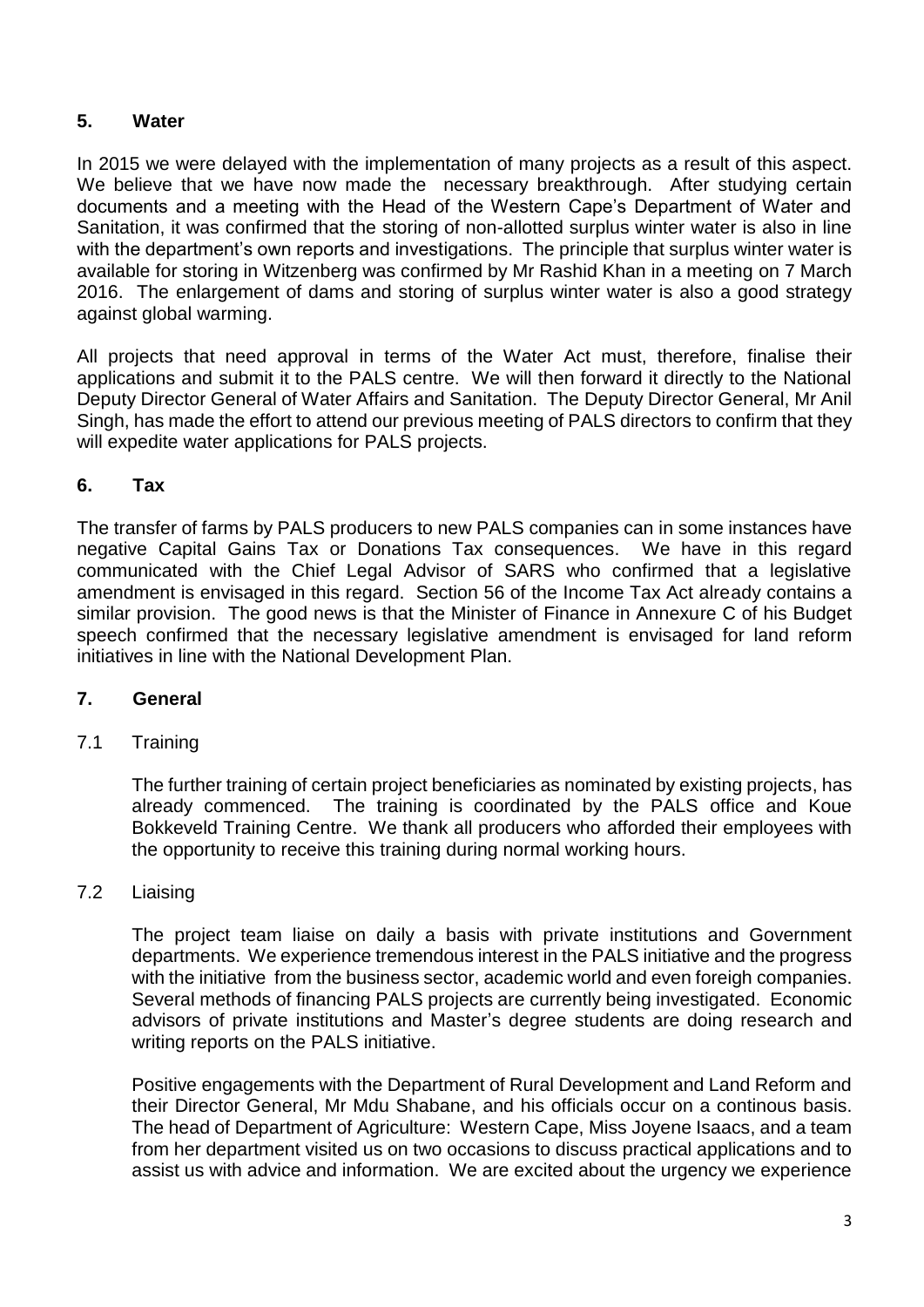from officials from these departments to assist the PALS initiative. As mentioned above, we were also visited by the Deputy Director-General of the Department Water and Sanitation, Mr Anil Singh, and we are currently arranging a follow-up visit.

We are privileged to work together with an industry organisation such as Hortgro and are grateful for their expertise and support. Hortgro has also made a donation to PALS and plays a vital role in certain projects, especially with new developments on existing black owned farms.

The cooperation with the officials and councillors of Witzenberg Municipality is another positive factor which strongly supports this initiative.

The CEO of the Agricultural Marketing Council, Mr Ronald Ramabulana, is also advising us on certain aspects and assists with coordinating urgent issues.

7.3 Agripark and Value Chain

Several Agripark projects were already submitted to the municipality and Department of Rural Development and Land Reform. Should these projects be approved and funded, new black PALS producers will not only have access to the value chain as provided for in all PALS projects, but will then also have the opportunity to procure shares in value chain businesses. The Witzenberg Municipality coordinates the Agripark development. Concerns about the financing thereof by Department of Rural Development and Land Reform will hopefully be resolved soon.

#### **8. Budget**

Our five-year budget was initially based on certain estimates regarding contributions from the private sector and Government departments. In this regard, we have not yet made the necessary breakthroughs. We have now received a donation from Department of Agriculture: Western Cape and believe that other departments will also follow suit, especially in light of the fact that the PALS centre operates as a Comprehensive Rural Development Desk.

The service providers with whom you as producers do business with, can be motivated by yourself to make donations to the Witzenberg PALS centre on the basis that they will get the advantage of a tax deduction and a certificate. A donation to Witzenberg PALS (NPC) will also earn points on their BEE score sheet. We call on all of our producers to request service providers and other businesses to support the PALS centre financially.

## **9. PALS membership meeting May 2016**

We will send a separate letter to members with a date for the yearly PALS members' meeting. We hope that the Ministers who visited us on 6 January 2015 and their Director Generals will also be prepared and available to attend this meeting as our special guests.